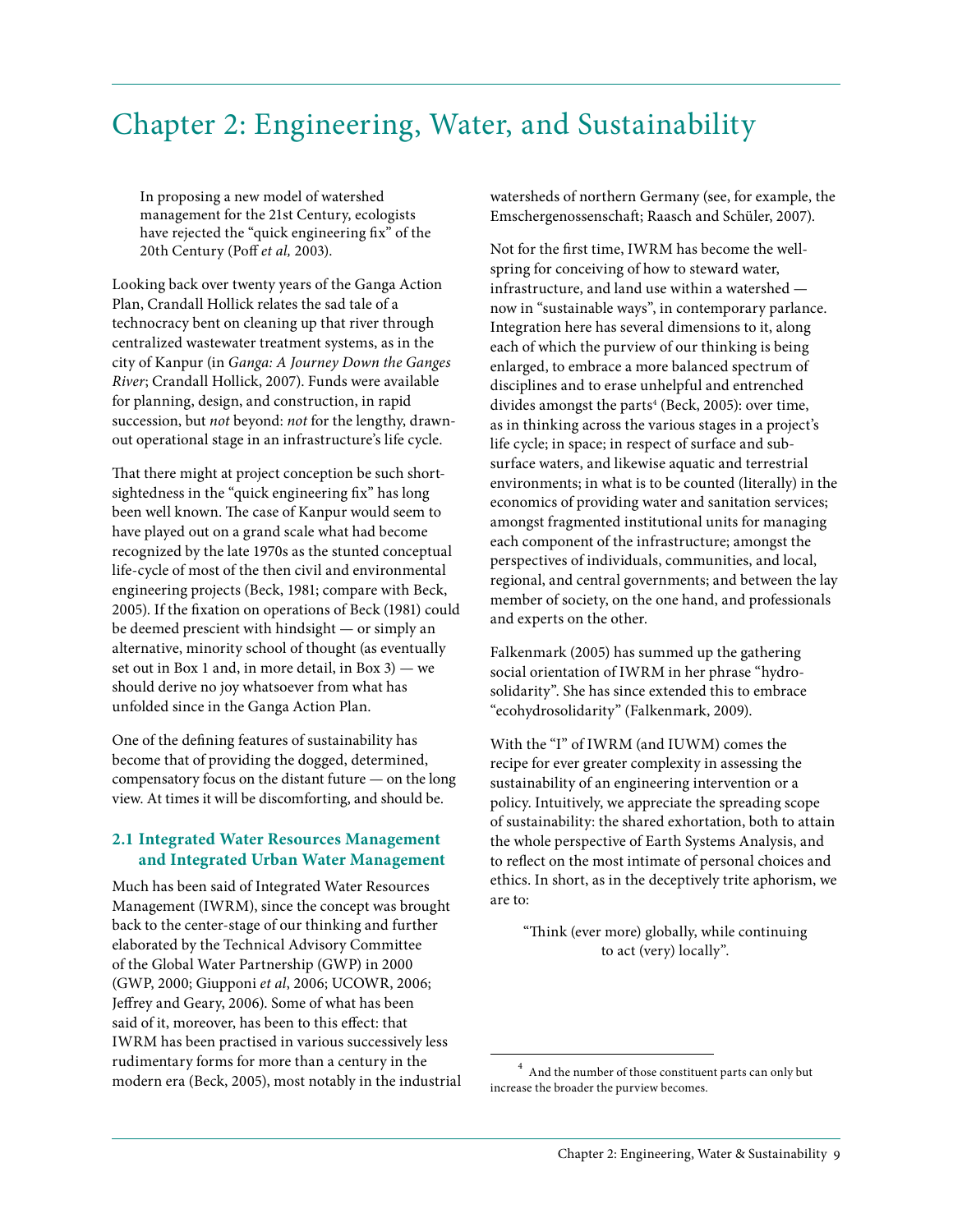# *From the Global Appropriation of Water for Agriculture ...*

We know the enormity of the impact of agriculture on water resources and water quality in the watershed. With book titles such as *When The Rivers Run Dry*, we can be left in little doubt as to the dominant role of agriculture in the way in which regions and countries "burn up" their natural, geographical endowments of water in producing food (Pearce, 2006). An article in the *New Yorker* of the same year seeks similarly to grab the general public's attention with its title *The Last Drop* (Specter, 2006).

Cities and urban communities, in contrast, are the focus of the most intense social and economic activities within a watershed. Witness, for example, the recent accounts of a comprehensive study of the interplay over the centuries between the city of Paris and the Seine watershed (Billen *et al*, 2007a,b). People across the world continue to migrate from rural to urban areas, today in ever larger numbers. There, in the city, they may move along the poverty-affluence continuum, with accompanying changing choices over diet (Tilman *et al,* 2002). Thus will derive changing market signals sent out from consumers in cities in respect of the preferred foodstuffs to be produced in the rural hinterlands (SIWI-IWMI, 2004).

While no-one could doubt the magnitude of the impact of cities on their environments, there *is* nevertheless a tenable proposition: that when viewed globally within the context of water resources, savings on water consumption in cities may be of but marginal significance, relative to "doing something about agriculture". Yet very personal and local choices within the city, and very many of them, all regarding food, *not* water, can have significant consequences for agriculture.

Agriculture, as if we needed reminding, is primarily about putting nutrients in our mouths — *More Nutrition Per Drop* (SIWI-IWMI, 2004)5 — albeit with massive, secondary implications for water. With food in our mouths, with the flux of nutrients into the city, what then is the fate of these nutrients thereafter, other than sequestration in the standing stock of city dwellers? What, even though this is a paper about sustainability in the water sector, is the impact of the

 $^{\rm 5}$  As an advance on the preceding slogan of "more crop per drop".

city not merely on water resources (and allied energy resources), but also on the nutrient-resources sector, and its allied part of the energy sector?

Huge quantities of water and nutrients may be pushed through the rural systems of agriculture and livestock production. Increasingly, however, personal preferences and market signals as to what should be produced in those systems, if not how this "daily bread"<sup>6</sup> is produced, will emanate from urban communities, as the motor of that "pushing" (SIWI-IWMI, 2004). Modernity, industrialization, and technocracy, focused on urbanization and cities (often creatively so; van Noorden, 2010; Glaeser, 2011), are collectively the driving forces today. They are the unseen, but far from insignificant, forces driving what become manifest as "water crises" in the rural landscape. In that sense, the social and economic activities of cities are primary drivers of the movement of materials around the globe. The history of Paris within the Seine watershed, and the city's symbiotic relationship with its rural surroundings in respect of their common "nutrient metabolism", especially during the 1800s, is exceptionally well recounted in Barles (2007a,b), Billen *et al* (2007a,b), and their accompanying papers (in a special issue of *Science of the Total Environment*).

# *... To the Local and Personal Appropriation of Water for Urban Sanitation*

Those same social and economic activities of cities, driving (in part) Man's appropriation of water across the agricultural landscape, are themselves enabled, if not powered, by Man's appropriation of water in systems of sanitation for maintaining public health in cities. McGreevey *et al* (2009) observe this:

Until there could be a solution of child death from water-borne infections, the [industrial] revolution that began with science and invention decades even centuries earlier would remain incomplete.

Ill health in cities before 1870 created a barrier and a bottleneck inhibiting the growth possibilities deriving from propinquity. The barrier, once broken, allowed urban agglomeration to flourish, producing conditions that accelerated information exchange, invention, innovation, and economic growth.

 $^6\,$  Or whatever is the culturally appropriate staple of one's diet.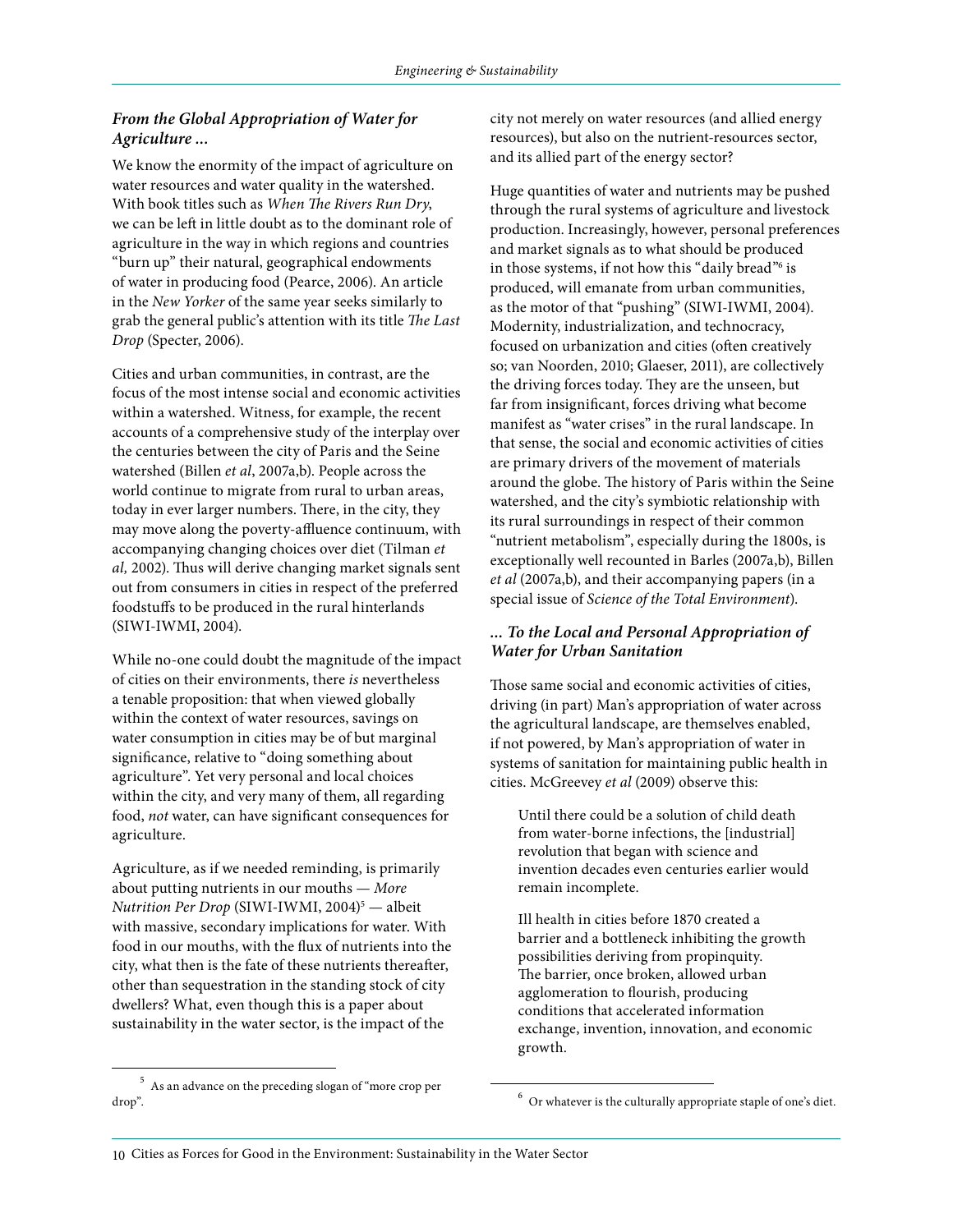The same relationship, between public health and the economic success of cities, has contributed to economist Glaeser (2011) nominating cities as mankind's greatest invention.

What happens in cities is profoundly affected by Man's *local* appropriation of water from its natural cycle (for sanitation) and profoundly important for his *global* appropriation of water (for the production of food and fiber) — and every bit as important for the local removal of nutrients from cities and their return into the global cycling of nutrients.

The concept of Integrated Urban Water Management (IUWM) seeks much the same benefits as does the concept of IWRM. These are benefits to flow from integrating considerations over all of the physical and engineered features of the urban water infrastructure: abstraction of water from the environment; its treatment; distribution through the potable supply network; the sewer network; the wastewater treatment plant; urban surface water; urban groundwater; and so on. When nested within the wider perspective of IWRM, however, such features may often pale into insignificance. Worse still, yet other features of vital importance can appear to have been overlooked altogether, even in the very best of contemporary studies (see Beck *et al*, 2009).

Consider what for many epitomizes the role of Engineering as a provider of solutions: the computational, or mathematical, model (*M*). Its assembly and deployment in the service of IUWM (within IWRM) are especially revealing, of what is to be counted (and what not) in the associated thinking and analysis. For all their other successes, the Paris-Seine studies convey this impression (Billen *et al*, 2007a). The vast and intense social and economic activities of 10,000,000 agents — people, that is, behaving as consumers, citizens, enfranchised stakeholders, adopters of technologies, holding a plurality of cultural perspectives on sustainability, having a growing interest in Man's relationship with the Environment, perhaps even contemplating Gibbons' (1999) suggestion of Science being in need of a new contract with Society — are compressed into but a single, inanimate vector of time-invariant boundary conditions of the watershed model (*M*). All this is compressed down to a point, as in a point-source discharge of treated wastewater.

*People*, of course, should be highly prominent in the account of the city. Without such, IUWM does not deserve to be credited with the quality of being "Integrated". It is thus the citizens, their diets, their tele-connections to the wider global system of food production, and their local connection to a system of sanitation, that should appear in the picture — and be counted. People as farmers, after all, are in sharp contrast frequently acknowledged and accounted for expressly as simulated agents in the simulated landscapes of watershed analyses (Janssen and Carpenter, 1999), in support of IWRM. The difference is as stark as the prominence given to the agency of the lone farmer in the landscape and the insignificance accorded to the *individual* agencies of 10,000,000 inanimate, urban, pollution generators.

If one conceives of what passes through the individual, the individual household, garden, back yard, street, office complex, industry, or any other water- and nutrient-processing entity in the city, and then thinks through the literally global ramifications of the engineering and management of the infrastructure required to secure the health and prosperity of those entities, within the city, within its watershed — then that is Integrated Urban Water Management (IUWM), embedded within IWRM.

### **2.2 Cities of the Global North: Infrastructure and Technological Lock-in**

"Wastewater treatment plants would work fine, if only people would eat just salads in winter and just goulash in the summer" (Watts, 1993)

Most discussions of IUWM equate the generic "Urban" with what happens specifically in cities of the Global North, with their paradigm of using water to convey the residuals of the metabolisms of the city and its citizens, from within the core of the city's confined spaces, back into its surrounding environment. Some mischievous reader of Barles' (2007a) historical analysis of Paris in respect of "feeding the city"— taking advantage of well-known cultural diversities — might ruefully argue that introduction from the late 1800s onwards of the British invention of the water closet (WC) caused Paris to become an unappealing "bull" in the "china shop" of the Seine watershed.

From the invention of the WC, historically pivotal in the genesis of the infrastructure required to secure public health in the city, hence debatably economic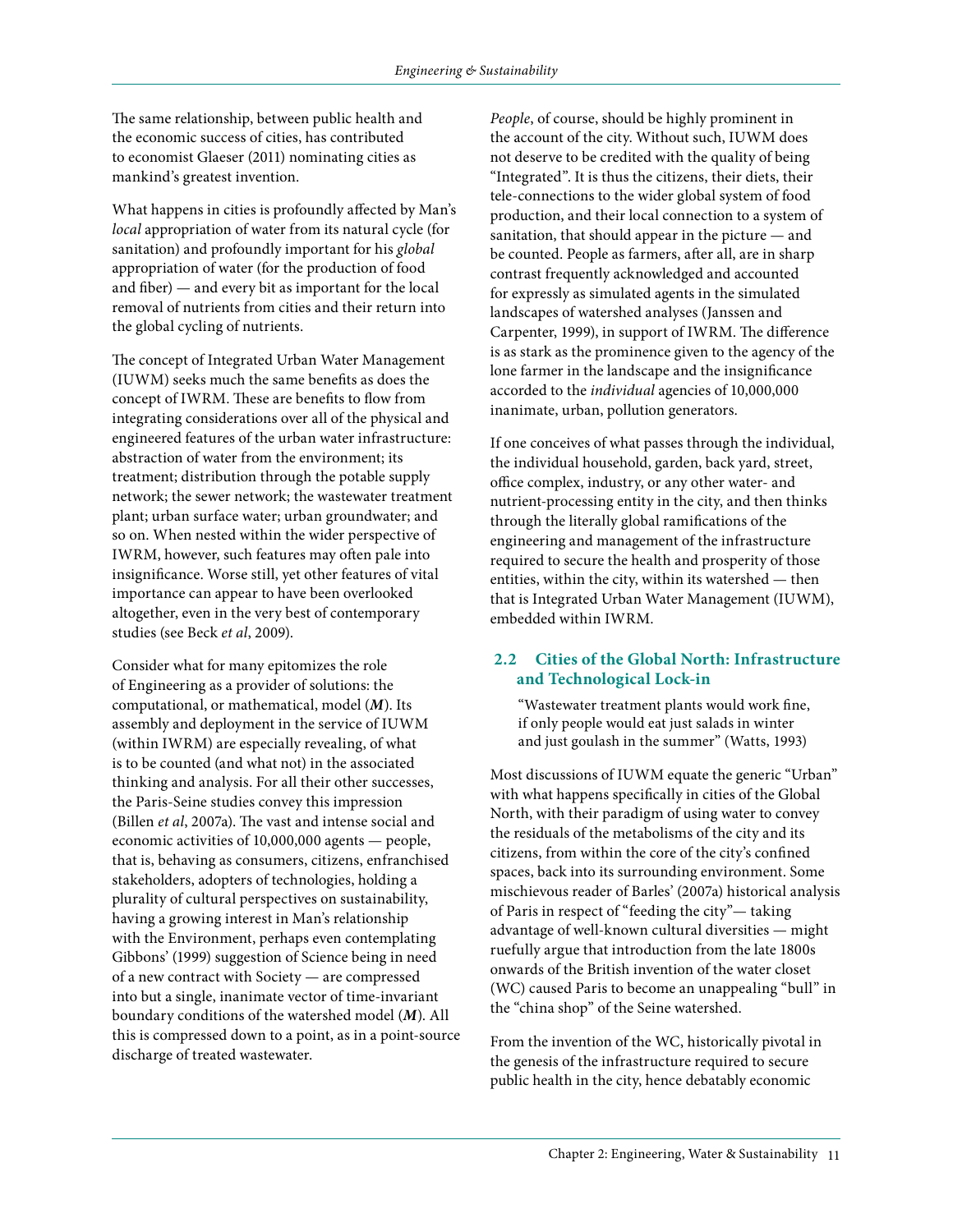growth (McGreevey *et al*, 2009), can now be seen to have flowed — with the benefit of substantial hindsight — three less-than-positive consequences:

- (i) The symbiosis of the urban-rural *nutrient*  metabolisms, so prominent in the case of Paris, was severed, as meticulously revealed in Barles (2007b) and echoed likewise in Neset *et al*  $(2008);$ <sup>7</sup>
- (ii) Nutrients, and subsequently other (polluting) substances, were diverted into the aquatic environment, where they would not "normally" have been headed; and
- (iii) The inexorable migration was set in motion, towards the rigid technological lock-in of the current paradigm of comprehensively muddled water and nutrient metabolisms of the city.

Thus we have the lock-in of Figure 1(a), but not everywhere. Cities of the Global North are not *all* of the cities in the world.

The infrastructure of the city of the Global North has been arranged such that the city (in Figure 1) can receive its daily water and daily bread as a matter of stable routine, largely free of the risks and threats arising previously from the vagaries of the weather, principally precipitation. Drought is a continuing clear and present threat to our daily water, of course. To our daily bread, however, it is these days but a remote, if nevertheless economic, threat (for many of us in the Global North, that is). It has become one of those teleconnections we can take for granted, as the sources of foodstuffs are switched amongst the variety of globally distributed food-producing regions, any one of which (though not all at once) may be suffering from some form of precipitation-related damage or elimination. Flooding of the urban environment remains just as much a risk to public health as always, through either the presence of combined sewerage, or the literal overwhelming and debilitation of the normal services of low-lying water and wastewater treatment facilities by extreme events, such as hurricanes in the southeastern USA (Burkholder *et al*, 2004). The threat of flooding — from precipitation (as opposed to sea-level rise) — may itself be heightened by the processes of urbanization themselves (Shepherd *et al*, 2010, 2011).

Unsurprisingly, city infrastructure in the Global North has altogether been arranged to our liking (our social lock-in): to concentrate on conducting our lives according to the daily routines and weekly rhythms we favor; and largely to ignore the mere inconveniences of fluctuations in the natural order of things — droughts over months and years, storms lasting hours and minutes.

The archetypal city of the Global North is intimately connected to the "big picture" of Earth Systems Analysis (Hall and O'Connell, 2007), of "thinking globally": of the global trading, *ergo* movement, of the "virtual water" embodied in producing foodstuffs (Allan, 2003; SIWI-IWMI, 2004), as much as of the global movement of the nutrients embodied in those foods (Grote *et al*, 2005). For every kg of beef eaten, 15 metric tonnes of water have been "burned up" in its production, 2 metric tonnes for each kg of cereal (wheat) consumed (Mekkonen and Hoekstra, 2010). Of all the nitrogen (N) applied to the land in fertilizers, roughly 35% of it will reach our mouths in those cereals (Ladha *et al*, 2005), but only 1.5% in any meat eaten (van den Hoek, 1998). Choices over diet have a significant impact on the big picture (Tilman *et al*, 2002; Kytzia *et al*, 2004; Duchin, 2005; Neset *et al*, 2008). Each of us is thereby connected as an individual into the grand scheme of things and, just as much, into the personal and intimate ways of "acting very locally". Would I, we, or you, dear reader, choose a diet in the interests of generating a "designer sewage" (Henze, 1997) — as Watts (1993), quoted above, so amusingly entreats us?<sup>8</sup>

Whereas the city of Figure 1(b) pulls in from afar the virtual water and actual nutrients of its upstream daily bread, so it has its tele-connections with the distant downstream environment. The rise and fall over the centuries of Paris's discharge of nutrients to the Seine River are mirrored in the (inferred) historic changes in what has been the limiting nutrient of algal growth in the distant coastal Seine Bight (nitrogen, phosphorus, or silicon) and in the occurrence or otherwise of harmful marine algal blooms (Billen *et al*, 2007b). More generally, nutrients are depleted in the soils

 $\frac{7}{1}$  Barles' analysis was of the N metabolism of Paris (1790-1970); that of Neset and colleagues was of the P metabolism of the city of Linköping in Sweden (1870-2000).

 $^8\,$  Lord Stern, author of the "The Stern Review Report: the Economics of Climate Change" (2006), created something of stir in October, 2009, when he suggested — and very publicly so — that we should stop eating meat. It is unlikely he had a designer sewage in mind, however.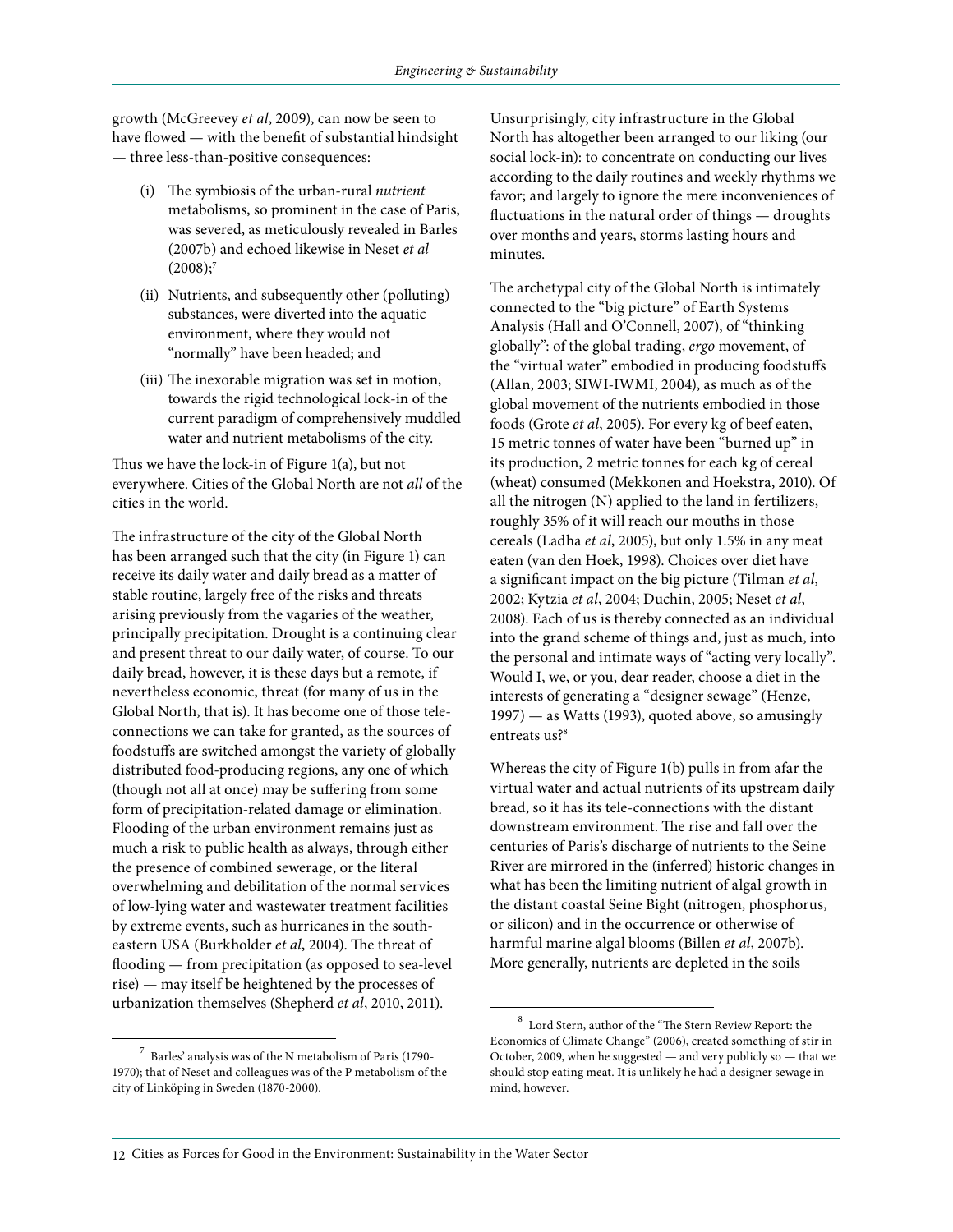

#### **Figure 1**

Schematic of the city, its daily water and daily bread, its metabolism, and its water and nutrient return infrastructures: (a) current water-based wastewater infrastructure of cities of the Global North (comprehensively coupled return infrastructures); (b) the current paradigm of (a) bent to some other purpose, e.g., the recovery of resources from the solids (sludge) stream, with yet resource losses to the water and atmospheric media; (c) future vision of uncoupled water and nutrient return infrastructures, with people, their health and their dietary choices in the picture; (d) the logical limit of a maximally eco-efficient city water metabolism, i.e., a dry sanitation system.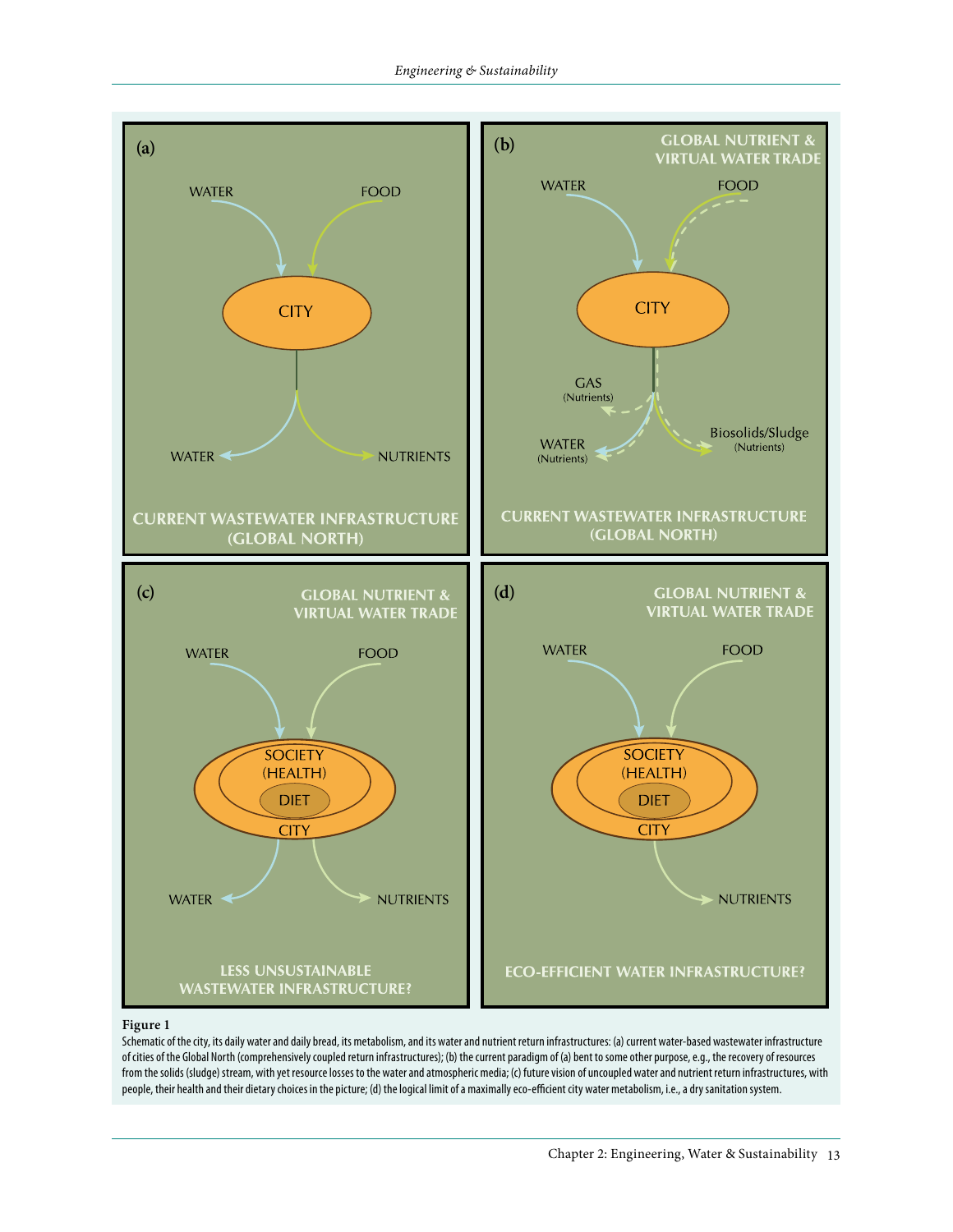of food-exporting countries only to end up fueling eutrophication along the coasts of food-importing countries, through their excess in the residuals of the metabolisms of the cities located by those coasts (Grote *et al*, 2005). Erisman *et al* (2008), for instance, suggest that the transfer of reactive nitrogen from terrestrial to coastal systems has doubled since pre-industrial times.

Thus is the following well worth contemplating. In the desperate and urgent struggle to provide citizens with their daily water, desalination can today be fairly described as a "hot technology" (Frenkel and Lee, 2011). Perhaps this very innovation will be capable of accelerating the migration of people to coastal cities. However, given then that installing infrastructure for dealing with the metabolic residuals of the city's daily bread — through wastewater treatment, that is always lags behind the provision of infrastructure for supplying the city's daily water, one could mount the argument that broad-scale innovation of desalination will lead to wholesale coastal eutrophication and consequent distortions of marine foodwebs and ecosystems beyond (Jackson *et al*, 2001).9 And such a downside is conceivable, without even considering the carbon emissions of desalination and the larger number of citizens exposed, ultimately through this technological innovation, to threats of flooding from sea-level rise, possibly exacerbated by the changing intensities of extreme meteorological events.

Context, place, the onlooker's perspective, and how this changes with time, all matter with respect to what is a sustainable technology and its sustainable application in cities.

What might have been, we can but speculate, had an Air (Vacuum) Closet (VC) or Earth Closet (EC) achieved popular adoption ahead of the Water Closet. Would we today be instead concerned about the airborne propagation of disease (from the VC) and the wholesale pollution of urban groundwater systems (from the EC) — "come wind or come rain", respectively — had cities of the Global North spent a century and more locking onto an infrastructure of dry sanitation?

#### **2.3 Breaking the Paradigm: the Approach of the Millennium**

Everywhere is the biological metaphor appropriated. That projects and products have life-cycles is a commonplace. We pointed to the stunted conception of the life-cycle of centralized sewerage and wastewater treatment for the city of Kanpur, under the Ganga Action Plan. For there, in the conceptual scheme of things, i.e.,

planning — design — construction [— operation disassembly & recycle — {reincarnation}]

adequate forethought had not been given to any of those stages in the life-cycle beyond construction, hence the fixation of Beck (1981). An inter-generational long view, in effect, was absent. All life bracketed within [...] above should somehow take care of itself.

Having emerged in the late 1960s, life-cycle assessment (Frankl and Rubik, 2000) sees itself as addressing a form of cradle-to-grave analysis, which in turn can be extended to the concept of "cradle-to-cradle" analysis (Stahel, 1997; McDonough and Braungart, 2002; WWAP, 2006), wherein the metaphor of {reincarnation} might be brought to mind. Much vaunted too is the notion of biomimicry, with its proposed access to the vast store of intellectual seedcorn for the technological innovations of the Second Industrial Revolution (Benyus, 1997). Industrial Ecology has been formally in place as an academic subject for two decades (Ayres and Ayres, 2002). The *Journal of Industrial Ecology* was first published in 1996. In 2007, noting that "[c]ities have not been major units of analysis in industrial ecology", it produced a special issue on *Industrial Ecology and the Global Impacts of Cities* (Bai, 2007a). The city can be conceived of as having an ecological footprint, an appetite, a metabolism, a pulse, and so on (Wolman, 1965; Beck, 2005; Barles, 2007a,b).

In 1996, as the new millennium approached, Rees and Wackernagel invited us to imagine the city as a large animal grazing in its pasture, as a means of engaging us in conceiving of the rather successful innovation of the urban ecological footprint — massive, of course, for cities such as Paris, New York, and the like (Rees and Wackernagel, 1996). Viewed thus as an organism, the city takes in its daily bread and daily water (as Figure 1 shows), together with life-sustaining "breath". And we have engineered the return of the residuals of this

<sup>9</sup> McGreevey *et al* (2009) observe in passing that the lag referred to here is about 20 years. Other evidence generally supporting some of the threads of the overall conjecture regarding the innovation of desalination can be found in Grimm *et al* (2008).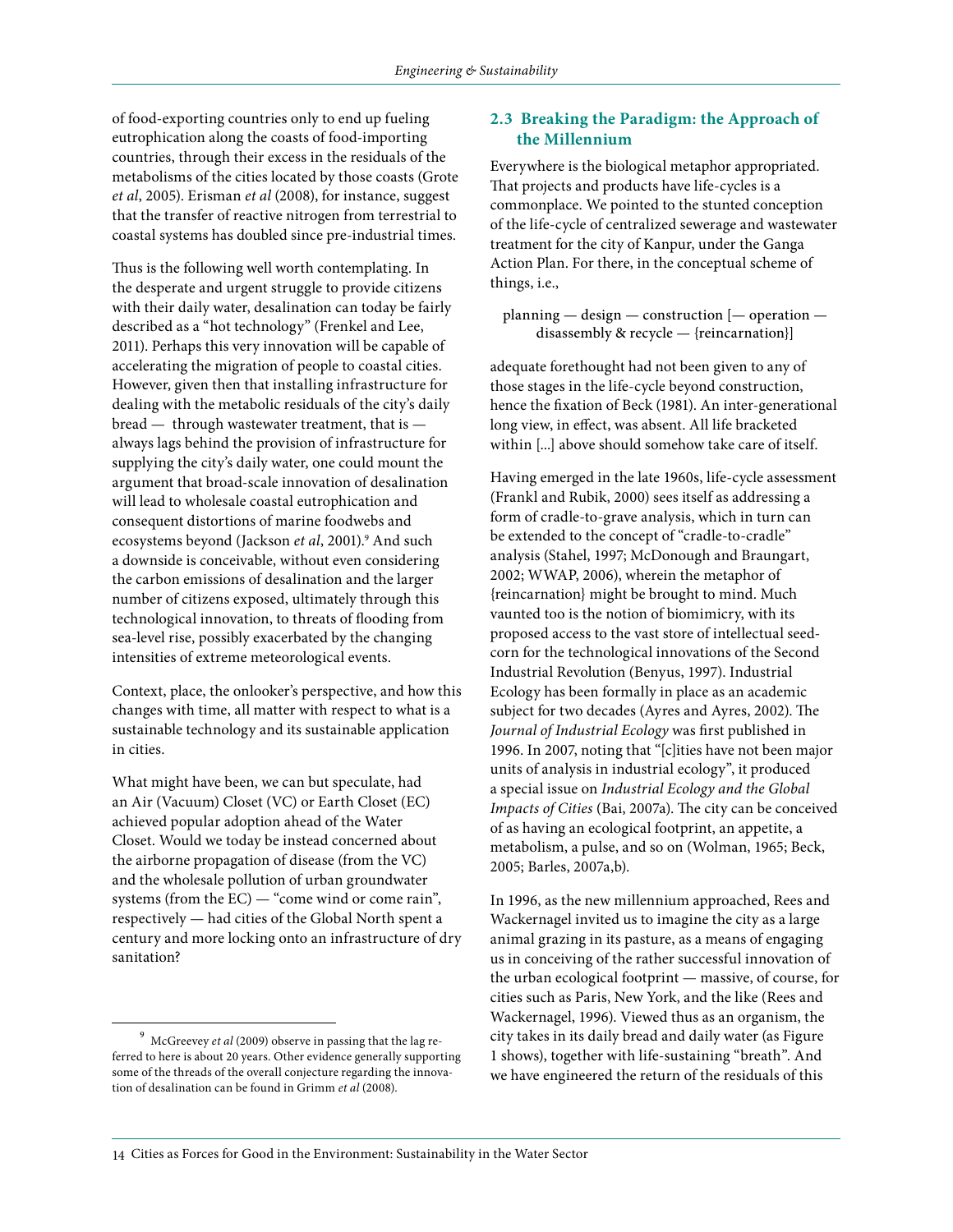metabolism to the air, water, and land environments surrounding the city. In the Global North, a good deal of the city's daily water is used to convey the residuals of its daily bread — as wastewater — away from the confines of the urban space, so that citizens can lead healthy and productive lives. Much technological effort has been invested in treating that wastewater, not always to the good of the air, missing an opportunity to benefit the land, while not being a wholly unmitigated good for the water environment.

Consider the global N cycle (Galloway *et al*, 2003; Boyer *et al*, 2006) and place conceptually within it the metabolism of the city, connected to its surrounding watershed. To deal, on the one hand, with the deleterious consequences for the aquatic environment of employing water-based conveyance in removing from the city the metabolic residuals of its daily bread, great effort and cost are invested in accelerated biological nitrification and denitrification of sewage during wastewater treatment. On the downside of the city, therefore, N is deliberately shunted into the atmosphere (as now in Figure  $1(b)$ ) — in order to avoid historic problems of water pollution — whence it must then, also with great effort and cost, be fixed through the Haber-Bosch process for incorporation back into the production of artificial fertilizer, for application to the land, on the upside of the city. Roughly two-thirds of the N "removed" in this manner from urban wastewater during treatment, across the whole of Finland, is vented as gaseous emissions to the atmosphere (Sokka *et al*, 2004).

To a degree, the paradigm of urban wastewater infrastructure into which cities of the Global North have become locked can be bent towards other purposes (as in Figure 1(b)), most obviously the recovery of water, nutrient, and energy resources (Guest *et al*, 2009). But this does not seem a sympathetic way of organizing the metabolism of the city and its compensatory wastewater infrastructure; of enabling the city to sit more comfortably within its surrounding environment and the web of global material cycles in which its metabolism participates (Beck, 2005).

What was novel about the approach of the new millennium was not so much the unprecedented pace of change in technology, the economy, and society, but the unprecedented willingness to ask, at a fundamental level, and without fear of overturning long held and much cherished habits of mind: has Man got his relationship with the Environment about right? And in the ensuing reflection it was claimed that the water-based paradigm of wastewater infrastructure in the archetypal city of the Global North was not only "broken" but sore in need of "fixing". In particular, a retreat was to be beaten from the modern technocracy of environmental engineering to a renaissance of manipulating the more natural systems (of ecology) of earlier times (Niemcynowicz, 1993).

This, in fact, was to be a retreat from the modern technocracy itself (Barraqué *et al*, 2006). Experts and professionals — engineers included (presumably) have been put on probation (Massarutto, 2006):

Increased corporatization (if not privatization) of water service operation implies a loss of control and a strong delegation of power to professionals and 'water experts', whose faithfulness to the general interest of the community has to be proven.

# **2.4 Challenge and Vision**

Once the public health of city-dwellers has been secured, the purpose of the urban wastewater infrastructure is to keep the soil fertile (Otterpohl *et al*, 1999).

About 50% of the world's population is now (2011) classified as urban. Much of the built environment can be equated with infrastructure for sustaining the city's metabolism. The intellectual argument may well be:

that "footprints depict negative impacts of cities without accounting for the probable efficiency of dense urban living" (Kaye *et al*, 2006);

that we should hope for cities to become "hot spots for solutions as well as problems" (Grimm *et al*, 2008; likewise, Sassen (2009), van Noorden (2010), Rosenzweig *et al* (2010), Glaeser, 2011); or even

that at the risk of lionizing slums, they "Can Save the Planet" (Brand, 2010), since the squatter cities resulting from the mass ruralurban migration in developing countries "can teach us much about future urban living" (Brand, 2010).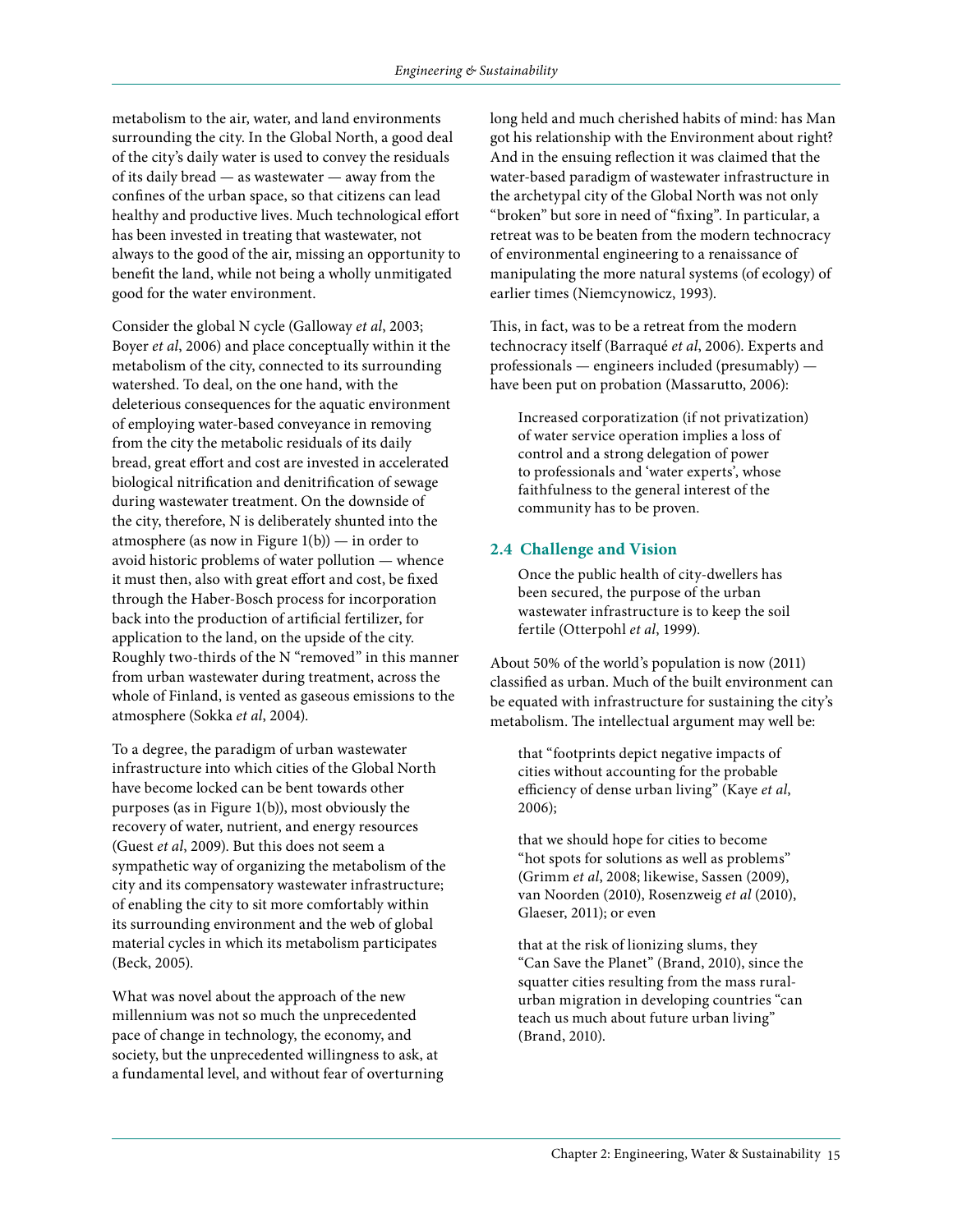The visceral reaction might be quite otherwise: cities and the built environment are most likely viewed (in the popular mind-set) as inherent environmental "bads", with no extenuating circumstances. And that view has in turn its intellectual argument: "parasitic" ecosystems is how systems ecologist Eugene Odum (1989) perceived them, living at the expense of other systems.

Things do not have to be this way, no matter how hard it may today be to conceive of cities as forces for good in the environment. Far from the burden of infrastructures having to compensate for the ills of cities, the two should "act" deliberately to contribute positively to enhancement of the environment about them.

Let us take the metaphor of Rees and Wackernagel (1996), therefore, with its obvious basis in ecology, and see just how far it can be pushed to serve the purposes of an engineering turn of mind. Imagine their animal as a bull, as already suggested in the case of Paris. The "bull" of intense social and economic activity in the city might be shod in the future with the "padded athletic trainers" of re-engineered infrastructures and imbued with a technological deftness and intelligence sufficient for restoring the business of running the environmental "china shop" in which it charges about. Pushing the metaphor yet further, the city might even profitably expand the shop's operations, by becoming a net contributor to some of the watershed's ecosystem services. Projections show that, by the compliance date (2015) of the EU Water Framework Directive, Paris might well look like the bull in the restored but vulnerable china-shop of the Seine watershed (Billen *et al*, 2007a,b; Even *et al*, 2007), yet not at all selfevidently shod with padded trainers, nor necessarily in possession of the technological deftness required for expanding the shop's operations.

Thinking in terms of the attributes of an organism and of the manner in which that organism lives and prospers harmoniously within its environment is, we now appreciate, a powerful metaphor for engineering and industrial design. It augments the image of the clockwork mechanism as the earlier epitome of the same, manifest itself indeed in the caricature of a mathematical program to be set out shortly below. Courtesy of the biological metaphor, therefore, we can compose the following set of challenges, all geared to realizing the vision of "Cities as Forces for Good"

(CFG, for short) in the watershed and the wider environment (Crutzen *et al*, 2007; Beck *et al*, 2010a,b).

Broadly, we ask:

How can the city's water infrastructure be reengineered to restore the natural capital and ecosystem services of the Nature that occupied the land before the city?

How can urban infrastructure be reengineered to enable the city to act as a force for good, deliberately to compensate for the ills of the rest of Man's interventions in Nature, such as, for example, the non-urban structures of dams and irrigation diversions?

More specifically, rising stepwise up from the scale of the intensely local aspects of household plumbing to matters global, we ask herein:

What trajectories of technological innovations towards alternative, future metropolitan water infrastructures might:

- (a) Secure public health and enhance wellbeing in the city [local and community scales];
- (b) Uncouple the water and nutrient metabolisms of the city [city scale];
- (c) Enable the city-infrastructure couple to be a net contributor to ecosystem services [watershed scale];
- (d) Lower the global nutrient and virtual water metabolisms, i.e., uncouple human/ economic development from industrial N fixation [global]; and
- (e) Be robust and resilient in particular, in an ecological sense (Holling, 1986) under climate change (Beck *et al*, 2010a)?

The key is implied in the transitions from the arrangements *and* perceptions of Figures 1(a) and (b) to those of Figure 1(c), where the "nutrients" are somehow to be separated from the "water" on the downside of the city. The goal would eventually be to prize apart the water and food-nutrient cycles in which the city and its dwellers participate. The future strategic aspiration one among several possibilities — might be to achieve thereby an urban wastewater infrastructure that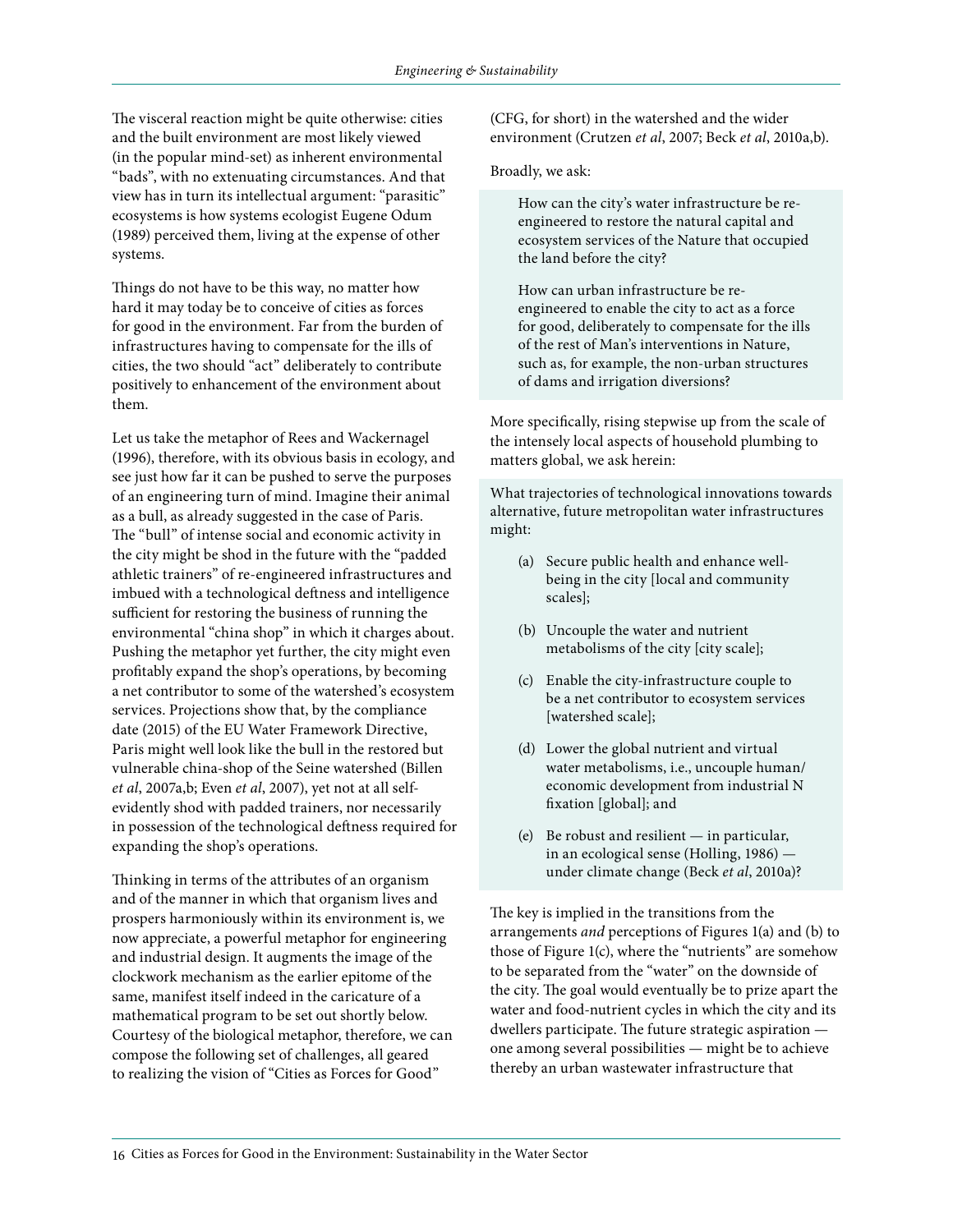generates a perfect fertilizer product and, incidentally, a very clean by-product, i.e., water (Beck and Chen, 1999; Jiang and Beck, 2007; Beck *et al*, 2011a).

The essential thrust of all of this, of course, is towards accounting predominantly for the bottom line of our achieving {environmental benignity}, through becoming less unsustainable. We make no apology for this. In the approach to the new millennium dawned the realization of our collectively bumping up against the boundaries of the biosphere. Whatever form of less unsustainable styles of IUWM nested within IWRM are chosen, their genesis should be inspired, first and foremost, by their perceived contributions to sustaining the biosphere, neither the economy, nor society.

Significantly, throughout those most healthy and liberating debates of the 1990s — over the worthiness of the goals and styles of environmental engineering — no radically different alternative emerged for the kind of infrastructure that would supply the city with its daily water. On the upside of the city in any of the panels of Figure 1, nothing structurally is changing. Infrastructure for getting water to our mouths may indeed be as "old as the hills", as some have bluntly put it. It continues to co-evolve incrementally, of course, in tandem with suppressing the propagation of an ever-evolving array of contaminants. The waterbased paradigm of nineteenth-century sanitation cut the short feedback loop of pathogens returning to the mouth; on the downside of the city, it conveyed them well away from our personal living spaces. As our individual status moves back and forth along the continuum of health and well-being, we shed not only pathogens, but metabolites of the medications (pharmaceuticals) we take to recover from and avoid ill-health, as well as residuals from the personal-care products that enhance our sense of well-being. These too will be unwelcome constituents in the daily water of those downstream of us (and the nature in between), no matter the distance of their city from ours — and irrespective of the fact of our sharing the planet ever more intimately with more than 6 billion others. But still our daily water reaches the city as it always has done (Figure 1).

Wherever there was radicalism in those sustainability debates of some twenty years ago, it was focused on casting off the straitjacket of the wastewater infrastructure on the downside of the city of Figures 1(a) or 1(b). Thus was revealed the notion of what we

shall now call the city's *nutrient infrastructure* — its means to deal primarily with the residuals from the metabolism of the city's daily bread.

# **2.5 Engineering for Sustainable Development: Triple Bottom Line — Just Another Mathematical Program?**

We — members of the predominant school of thought in environmental engineering of the second half of the twentieth century — have had a couple of decades to become accustomed to realizing we are not selfevidently doing good by the biosphere, precisely because of the apparent radicalism of Niemcynowicz (1993) and others.

A paper such as this, focusing essentially on concepts (of sustainability) and setting out the elements of constructing a vision of a more distant future for IUWM within IWRM, should provoke the possibility of our putting aside some of the old, much cherished, habits of thinking. And we can all recognize these traits in ourselves. Those of us interested in the "hi-tech" of control and dynamic systems theory, which gave us the fixation on the operational stage of an infrastructure life-cycle (as in Beck (1981), for example), may be persuaded to mount an argument against decentralized, local, self-organized, ecological, non-technocratic forms of IUWM, because they do not appear to call for much of our favored theory. This is not necessarily unhealthy, for we shall in due course advocate a plurality of schools and styles of engineering thought (below in Box 1 of Chapter 3). It might indeed be quite creative (as in due course we shall see in Box 3); but it is as well to admit its occurrence.

Others amongst us, acknowledging the systematic and quantitative style of analysis that is defining of the Engineering tradition, might welcome with keen anticipation the evolution in thinking over these past fifteen years, towards the Triple Bottom Line (Elkington, 1998). The unabashed allusion of the Triple Bottom Line to a quantitative accounting procedure of business — albeit cast within the context of its moral imperative — might present too attractive an opportunity not to draw ever more of the human dimension into our tradition of engineering analysis. After all, subjecting our paraphrasing of the original exhortation of sustainability to the strictures of the three components of the Triple Bottom Line, yields something of a caricature of the classical